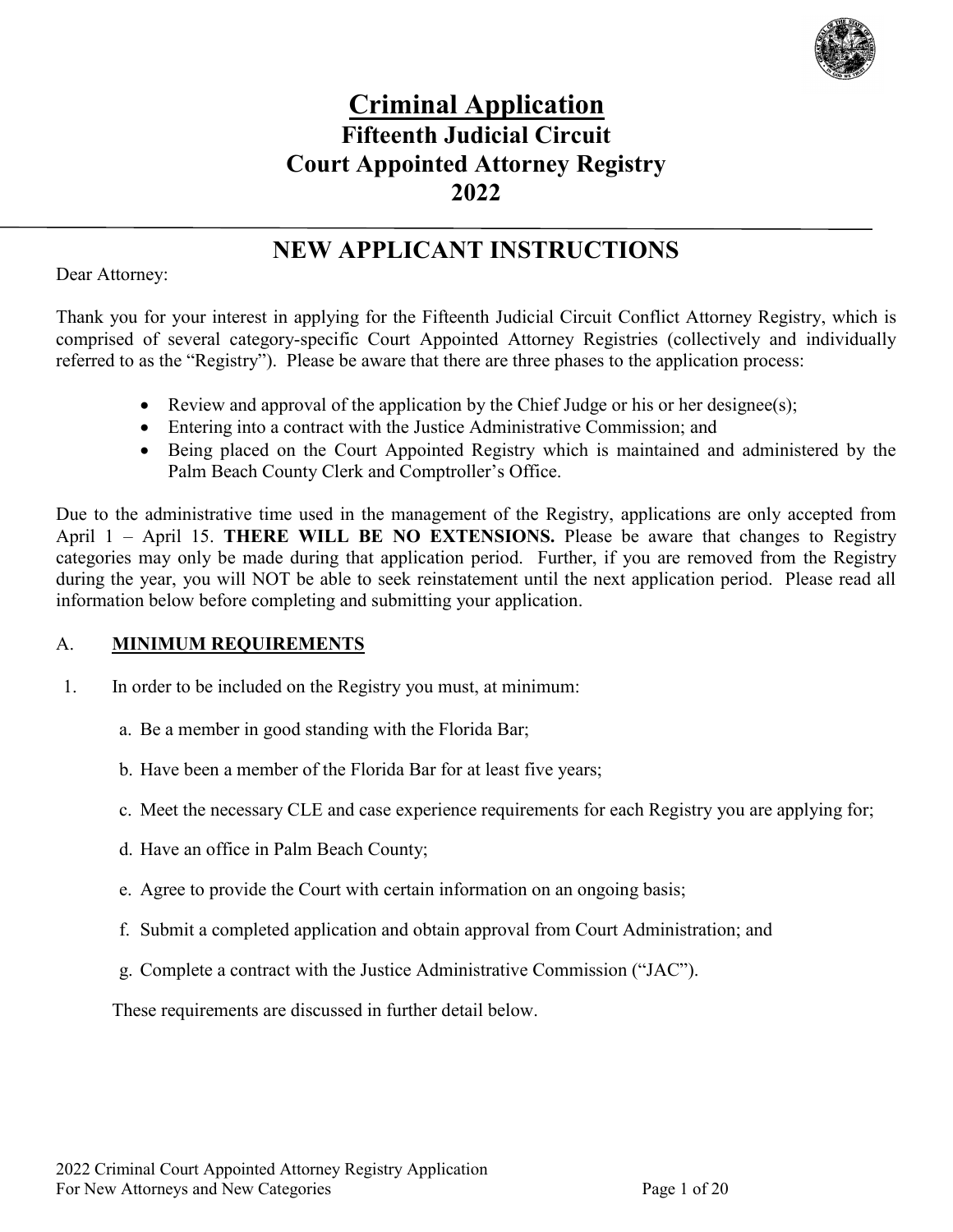#### B. **APPLICATION INFORMATION**

- 1. As part of a completed application, you must submit:
	- a. A completed Court Appointed Attorney Application (Part I).
	- b. A completed Court Appointed Attorney General Registry Supplement (Part II) along with any supporting documentation.
	- c. A completed Attorney Certification Form (Part III).
	- d. A completed Requested Registry Categories section (Part IV) along with a copy of a Florida Bar print-out showing that you have completed the required CLE courses and documentation proving that you have the required case experience (such as print-outs from the Clerk's Office, judgments, commitments, etc.) for each category you are requesting to be placed on. The CLE and case experience requirements for each Registry are listed on the Requested Registry Category Information Page. **Your application will not be considered without this documentation.**
- 2. By submitting your application, you are certifying that you have read and are familiar with the Policies and Procedures for Appointment of Counsel found in Administrative Orders 2.603 and 2.604, which can be found on the Circuit's website at [www.15thcircuit.com,](http://www.15thcircuit.com/) as well as sections 27.40, 27.425, 27.5304, and 27.5305, Florida Statutes.
- 3. Processing of the application may take up to 8 weeks.
	- a. The application is reviewed by a committee and approved by the Chief Judge or his or her designee(s).
	- b. Once the application is reviewed and approved by the Chief Judge or his or her designee(s), you will receive a letter from Court Administration which will either list the Registries and locations approved or will list the deficiencies which must be remedied in order for the application review process to continue. Failure to remedy the deficiencies will result in the application being rejected.
	- c. Once approved, you must sign a contract with the JAC.

#### C. **APPOINTMENT INFORMATION**

- 1. Conflict case appointments are randomly chosen by a computerized program maintained by the Clerk's Office and placement on a Registry does not guarantee appointments.
	- 2. Court Administration makes no representations as to the number of cases in which you may be appointed. The number of available cases (i.e. those in which the Office of Public Defender and/or the Office of Criminal Conflict and Civil Regional Counsel cannot provide representation) and the number of attorneys included on the Registry for each category will impact the frequency of appointments.
	- 3. Your failure to accept appointments for any reason (e.g. rejection of the case, unavailability etc.) may result in you being removed from the Registry. If you are removed from the Registry, you will have to file a new application to be reinstated.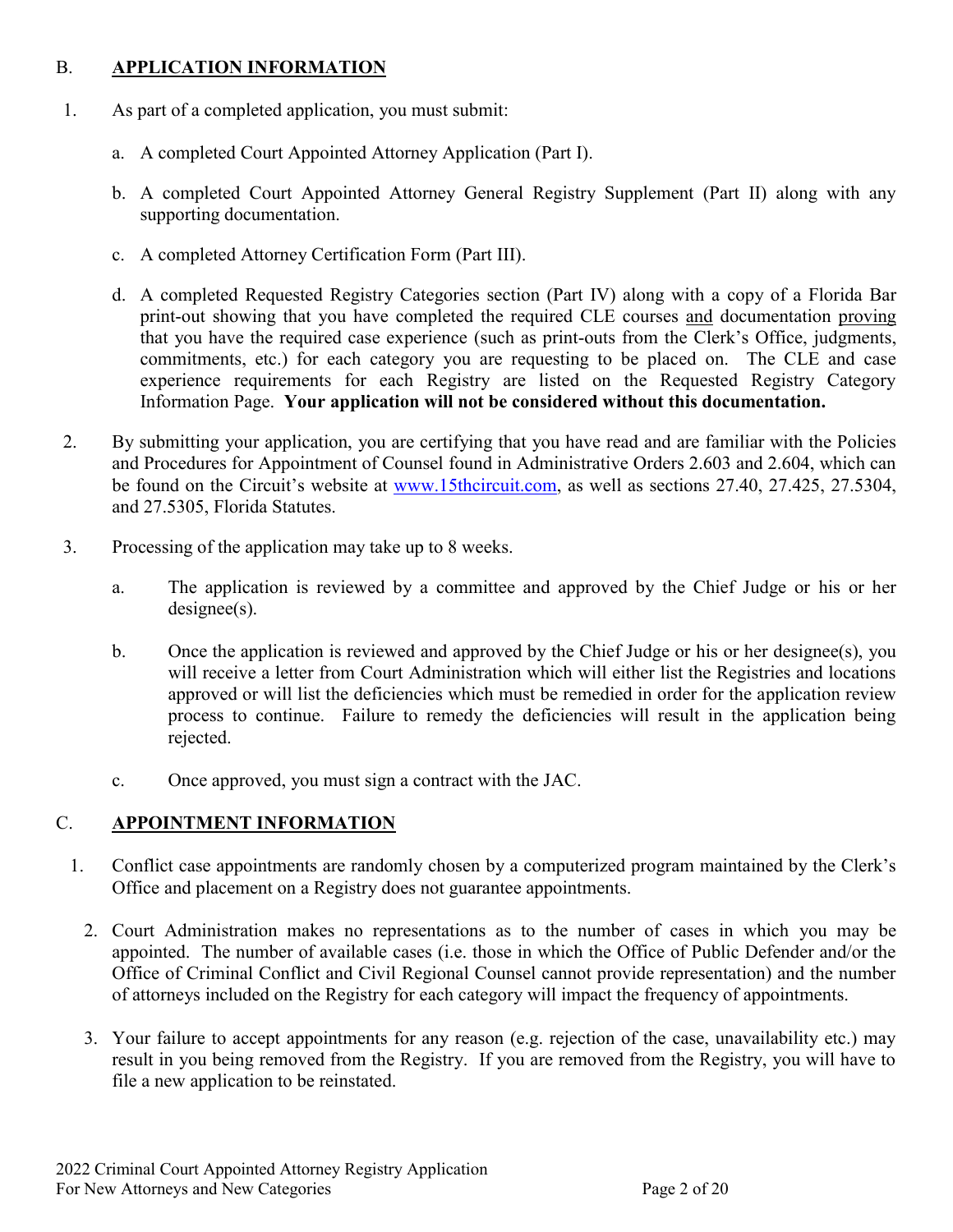#### D. **REQUIRED NOTIFICATION INFORMATION**

- 1. You must immediately (within twenty-four hours) notify Court Administration if there is any change in your status with the Florida Bar (e.g. your license becomes inactive).
- 2. You must notify Court Administration if you become the subject of any disciplinary action instituted by the Florida Bar or have a legal malpractice case filed against you within seven days of the filing of the complaint, order, or other charging document.
- 3. You must immediately (within twenty-four hours) notify Court Administration if you become the subject of a criminal investigation or have criminal charges against filed against you.
- 4. Failure to comply with these notification provisions may result in your immediate removal from the Registry.

#### E. **JAC CONTRACT INFORMATION**

After being approved by Court Administration, you must sign a contract with the JAC no later than (30) days from the date of approval. The JAC is the entity which pays the court appointed attorney's fees and costs. JAC contracts can be found at: [www.justiceadmin.org.](http://www.justiceadmin.org/) If you do not sign the JAC contract within the time frame listed above, you will not be added to the Registry.

#### F. **CONTACT INFORMATION**

- 1. You must maintain a valid email address and must provide notice to Court Administration, to the Clerk, and to the JAC upon any change to your address, email address or telephone number.
- 2. Failure to comply with the terms of the JAC Contract or to notify Court Administration, the Clerk, and the JAC of any changes to your contact information may result in your removal from the Registry.
- 3. All attorneys on the Registry agree to accept correspondence through email.

#### G. **SUBMISSION OF APPLICATION**

Parts I through IV of the Court Appointed Attorney Application are to be **emailed only** to:

# **[CAD-AttorneyWheel-1@pbcgov.org](mailto:CAD-AttorneyWheel-1@pbcgov.org)**

This inbox is for Adult Criminal, and Juvenile Delinquency Conflict Attorneys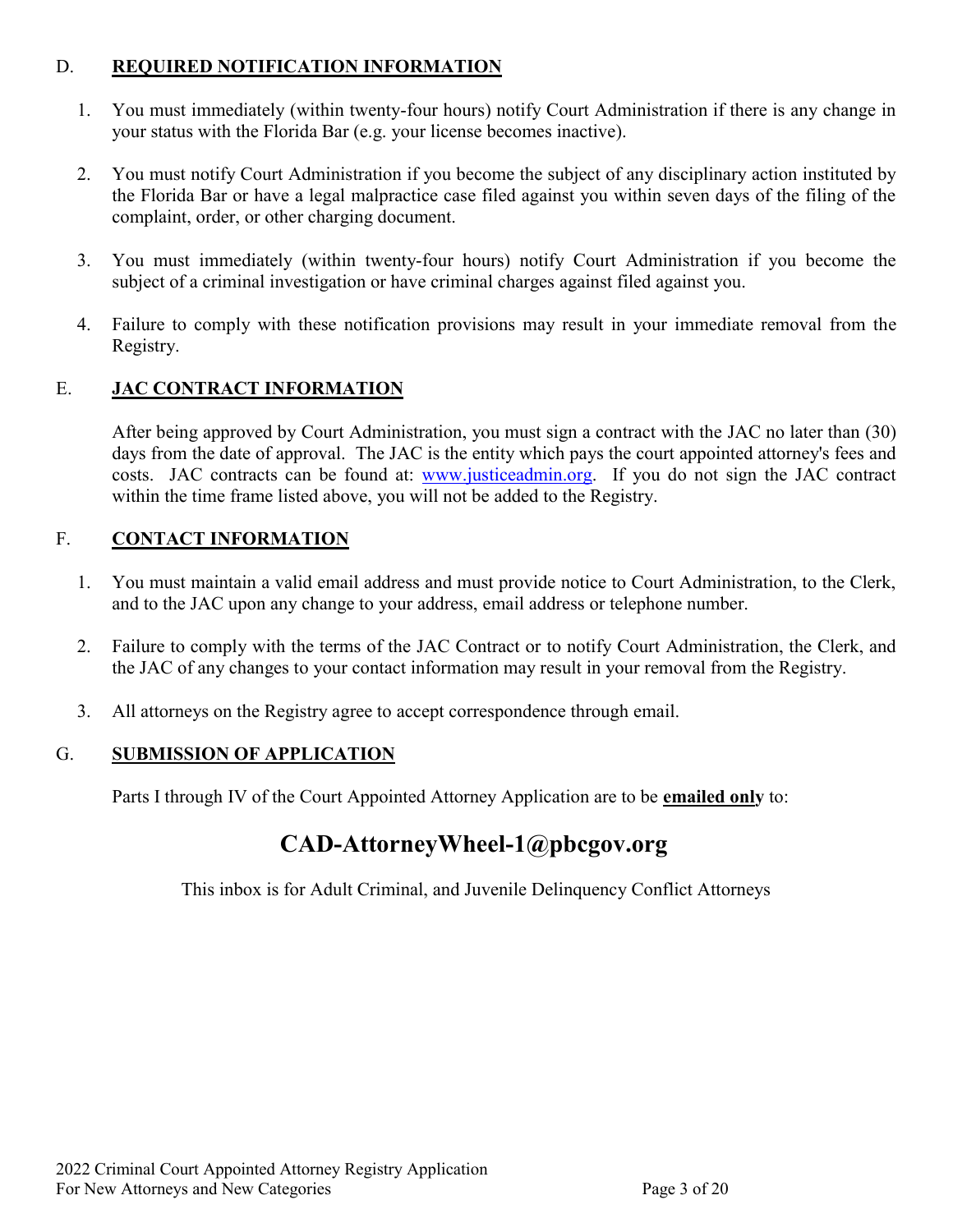

## **2022 Fifteenth Judicial Circuit Court Appointed Attorney Application**

## **PART I**

(You must fill out and return all applicable application pages)

| <b>Signature of Attorney</b>                                         | Date                                                                                                                                                                                                                                          |
|----------------------------------------------------------------------|-----------------------------------------------------------------------------------------------------------------------------------------------------------------------------------------------------------------------------------------------|
| <b>MAY RESULT IN MY REMOVAL FROM THE REGISTRY</b>                    | I CERTIFY THAT I HAVE READ AND AGREE TO THE TERMS SET FORTH IN THE THREE (3)<br>PAGE INSTRUCTION SHEET AND ON THIS INFORMATION SHEET. FAILURE TO COMPLY                                                                                       |
| <b>FACSIMILE NUMBER:</b>                                             |                                                                                                                                                                                                                                               |
| <b>TELEPHONE NUMBER:</b>                                             |                                                                                                                                                                                                                                               |
| <b>E-MAIL ADDRESS:</b>                                               |                                                                                                                                                                                                                                               |
| <b>YES</b>                                                           | NO.                                                                                                                                                                                                                                           |
| (circle one):                                                        | I agree to meet with 15th Judicial Circuit Court appointed clients at a corrections facility (for adult criminal and<br>juvenile cases) or at a residential care facility (for guardianship cases) and to accept phone calls from the clients |
| <b>YES</b>                                                           | NO <sub>1</sub>                                                                                                                                                                                                                               |
| require the client to travel outside Palm Beach County (circle one): | I agree to meet with 15th Judicial Circuit Court Appointed clients at my Palm Beach County Office and will not                                                                                                                                |
|                                                                      | PALM BEACH COUNTY OFFICE ADDRESS (if different): _______________________________                                                                                                                                                              |
|                                                                      | PRIMARY OFFICE ADDRESS (as listed with The Florida Bar): _______________________                                                                                                                                                              |
|                                                                      | OTHER STATES IN WHICH ADMITTED TO PRACTICE LAW:                                                                                                                                                                                               |
|                                                                      |                                                                                                                                                                                                                                               |
| <b>FULL NAME:</b>                                                    |                                                                                                                                                                                                                                               |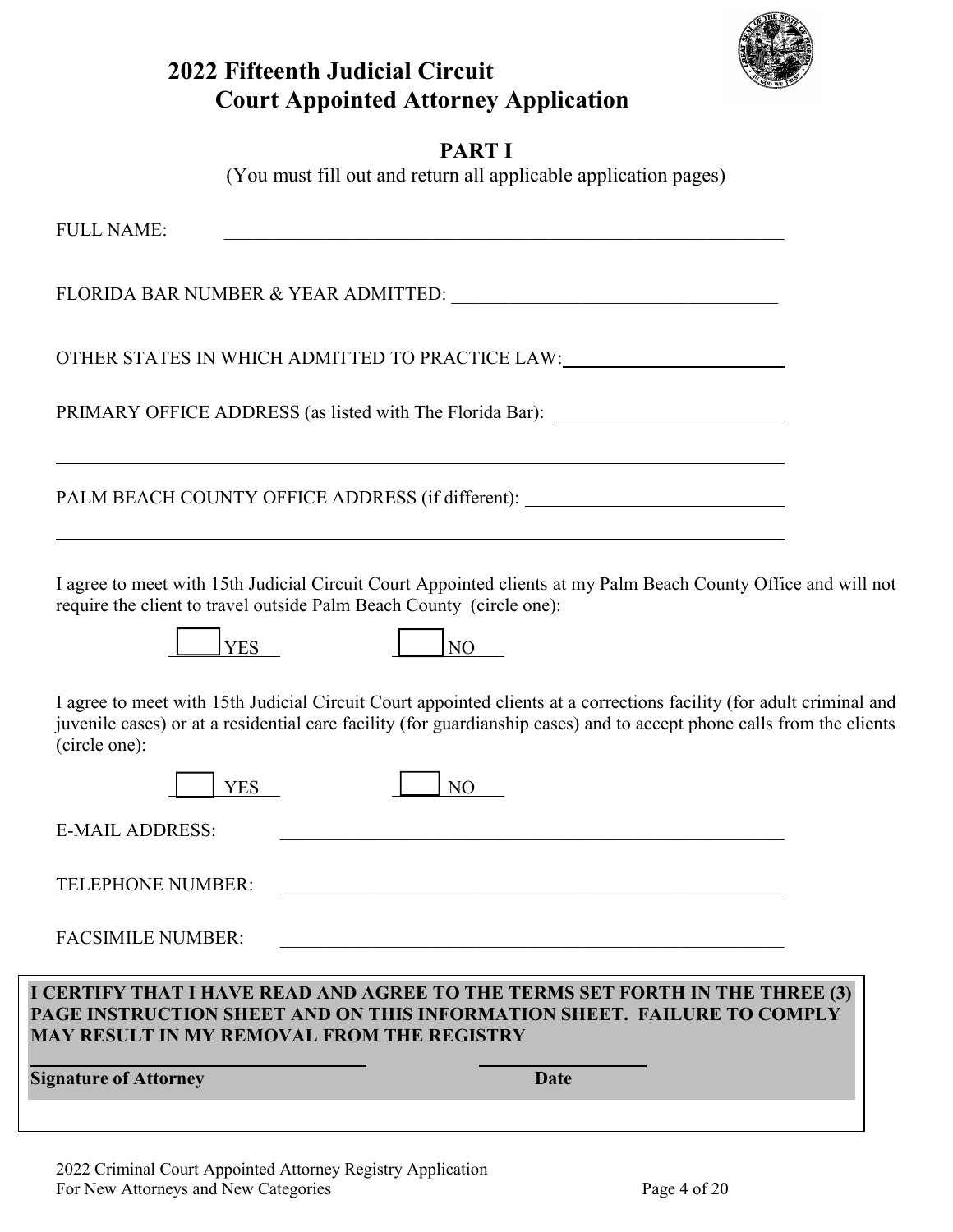

## **PART II**

## **2022 Fifteenth Judicial Circuit Court Appointed Attorney General Registry Supplement**

1. In the last 10 years, has any trial or appellate court found that you rendered ineffective assistance of counsel through a Florida Rule of Criminal Rule 3.850, Florida Rule of Criminal Procedure 3.851, or other equivalent state or federal hearing?

|--|--|--|

If YES, list all cases, including style of case, judge, and opposing counsel. Also, for each instance, please provide any explanation or circumstance you deem necessary or important to consider in further review of your application.

2. In the last 10 years, have you been the subject of any disciplinary proceedings initiated by the Florida Bar or the Bar of any other jurisdiction?

 $Yes$   $|$   $|$   $No$ 

If YES, list all proceedings and the outcome. Also, for each instance, please provide any explanation or circumstance you deem necessary or important to consider in further review of your application.

 $\mathcal{L}_\mathcal{L} = \mathcal{L}_\mathcal{L} = \mathcal{L}_\mathcal{L} = \mathcal{L}_\mathcal{L} = \mathcal{L}_\mathcal{L} = \mathcal{L}_\mathcal{L} = \mathcal{L}_\mathcal{L} = \mathcal{L}_\mathcal{L} = \mathcal{L}_\mathcal{L} = \mathcal{L}_\mathcal{L} = \mathcal{L}_\mathcal{L} = \mathcal{L}_\mathcal{L} = \mathcal{L}_\mathcal{L} = \mathcal{L}_\mathcal{L} = \mathcal{L}_\mathcal{L} = \mathcal{L}_\mathcal{L} = \mathcal{L}_\mathcal{L}$ 

3. In the last 10 years, has any trial court replaced you with another attorney after conducting a hearing pursuant to *Nelson v. State*, 274 So. 2d 256 (Fla. 4th DCA 1973) or other equivalent state or federal hearing?

|--|--|

If YES, list all cases, including style of case, judge, and opposing counsel. Also, for each instance, please provide any explanation or circumstance you deem necessary or important to consider in further review of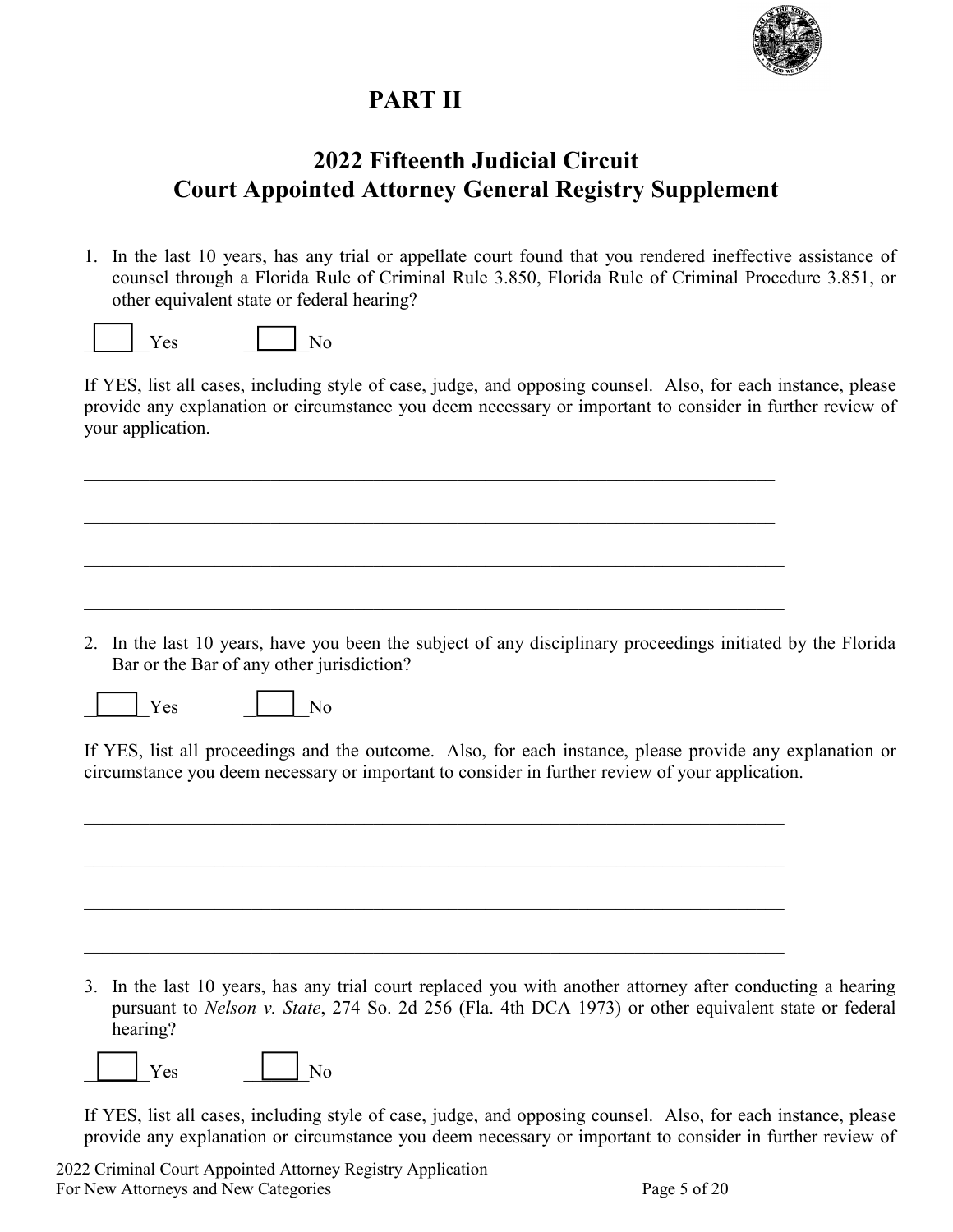| your application.            |             |  |
|------------------------------|-------------|--|
|                              |             |  |
|                              |             |  |
|                              |             |  |
|                              |             |  |
|                              |             |  |
|                              |             |  |
|                              |             |  |
| <b>Signature of Attorney</b> | <b>Date</b> |  |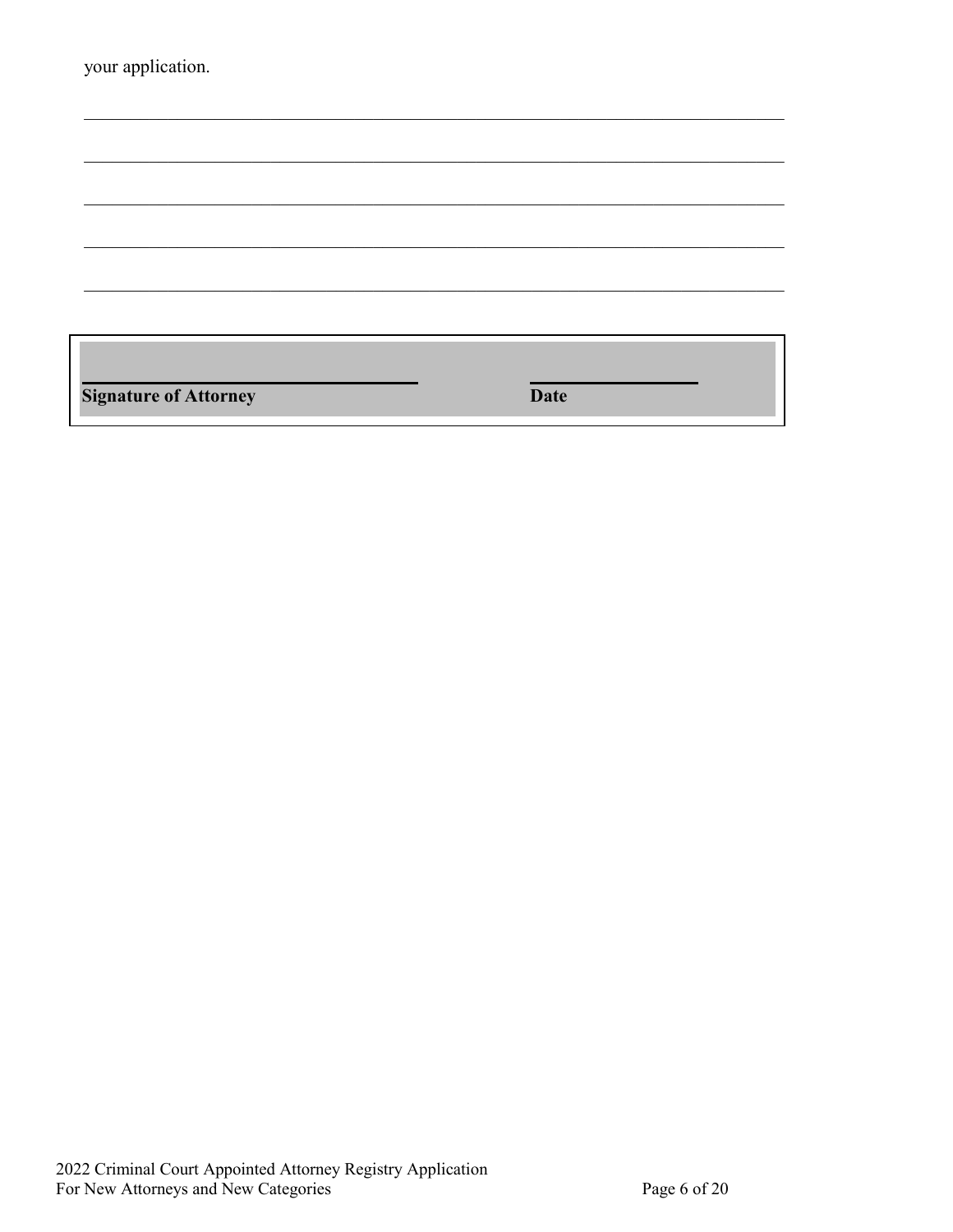## **PART III**



# **2022 Fifteenth Judicial Circuit Court Appointed Attorney Registry**

## **ATTORNEY CERTIFICATION**

| NAME:                    | FBN: |  |
|--------------------------|------|--|
| <b>BUSINESS ADDRESS:</b> |      |  |
| <b>BUSINESS PHONE:</b>   | FAX: |  |
| <b>EMAIL ADDRESS:</b>    |      |  |

In accordance with section 27.40(3)(a), Florida Statutes*,* to be included on a Fifteenth Judicial Circuit Court Appointed Attorney Registry, I hereby certify:

- 1. I meet any minimum requirements established by the Chief Judge and by general law for court appointment; and
- 2 I am available to represent indigent defendants in cases requiring court appointment of private counsel; and
- 3. I am willing to abide by the terms of the Justice Administrative Commission Contract for Services; and
- 4. I further certify to the best of my knowledge and belief, all statements contained in my Court Appointed Attorney Application and herein are true, correct, complete, and made in good faith. I understand any omissions, falsifications, misstatements or misrepresentations above may disqualify me for consideration. If I am accepted for installation on any Fifteenth Judicial Circuit Registry and enter into a contract with the Justice Administrative Commission I understand any omissions, falsifications, misstatements or misrepresentations later discovered to have been made by me herein may be grounds for dismissal. I am required to adhere to the contract, to any applicable policies and administrative orders of the Fifteenth Judicial Circuit, and any policies and procedures of the Justice Administrative Commission [\(www.JusticeAdmin.org\)](http://www.justiceadmin.org/).
- 5. I agree to meet with 15th Judicial Circuit Court appointed clients at my Palm Beach County office. For appointed clients who are incarcerated, I agree to meet with them at the corrections facility. For appointed clients who are at a residential care facility, I agree to meet with them at the facility. I further agree to accept phone calls from the court appointed clients.
- 6. I agree to provide 30 days written notice via email to **CAD-AttorneyWheel-1@pbcgov.org** if I wish to be removed from a Registry. I agree that once removed from the Registry, I must file a new application to be reinstated.
- 7. I agree to provide written notice via email to **CAD-AttorneyWheel-1@pbcgov.org** within twenty-four hours if my status with the Florida Bar changes. I agree to provide notice to the same email if I become the subject of any disciplinary action instituted by the Florida Bar or have a legal malpractice case filed against me within seven days of the filing of the complaint, order or other charging document. I also agree to provide immediate (within twenty-four hours) notice via the same email address if I become the subject of a criminal investigation or have criminal charges filed against me. I understand that my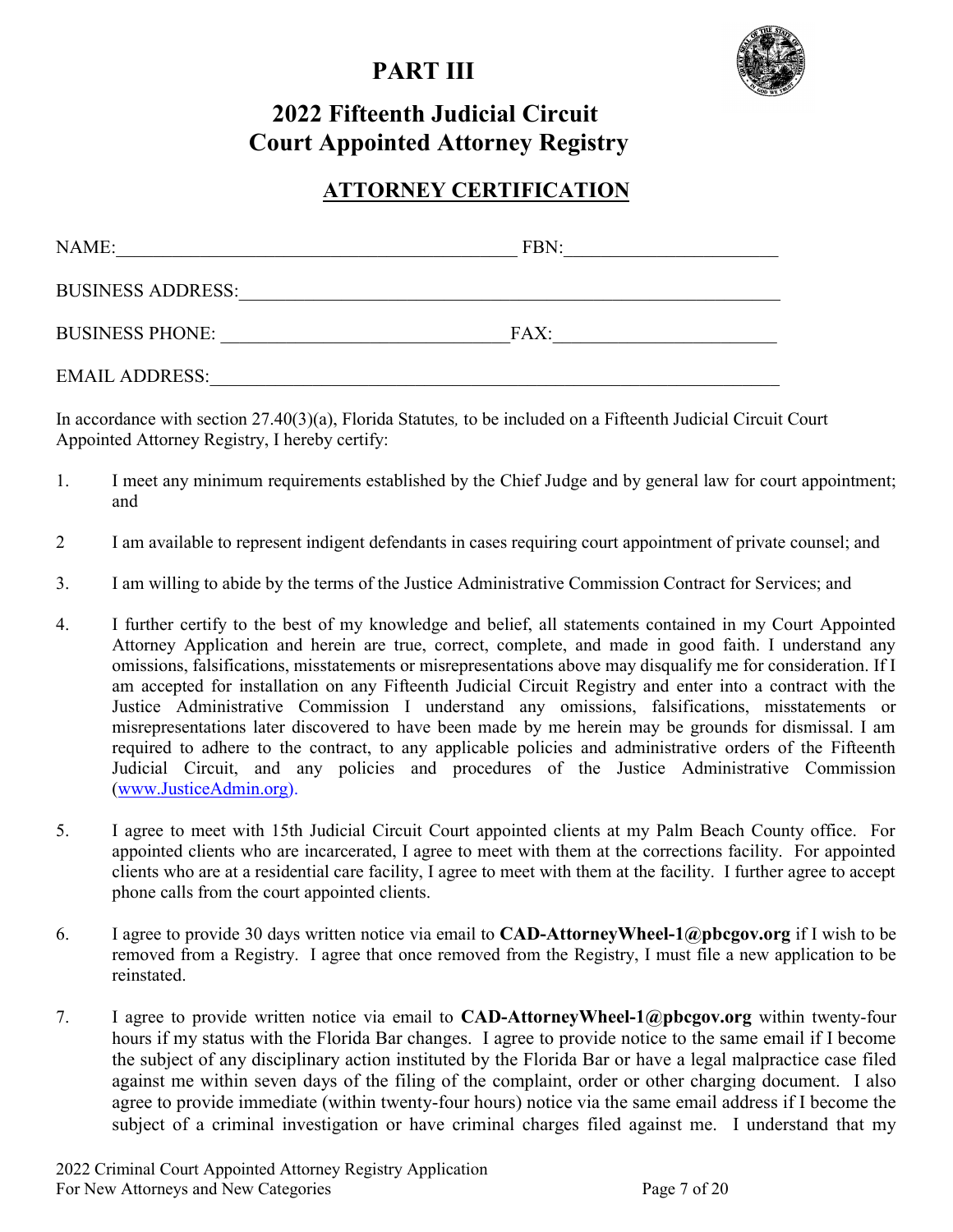failure to comply with these notification provisions may result in my immediate removal from the Registry.

**SIGNATURE OF APPLICANT DATE**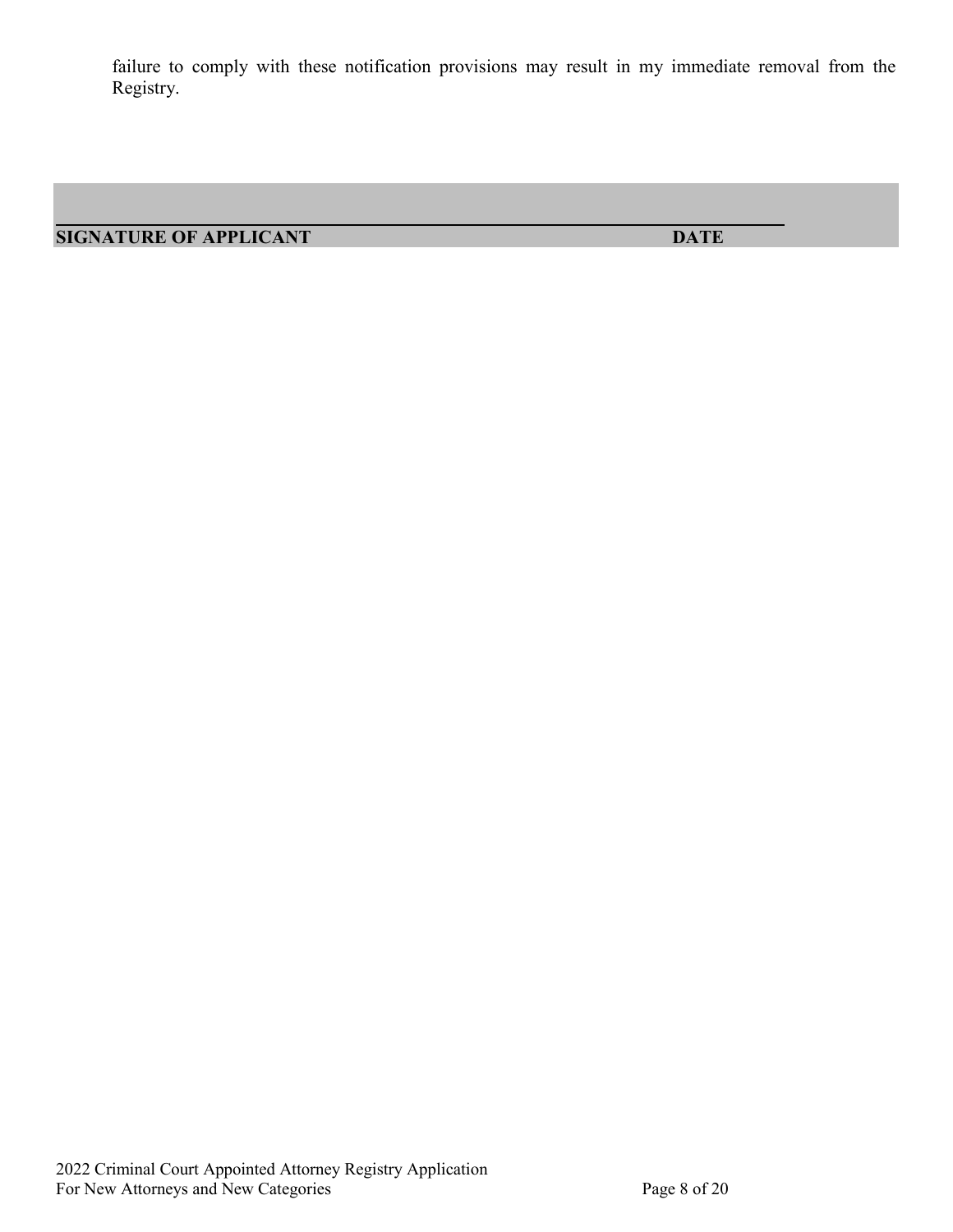

# **PART IV - REQUESTED REGISTRY CATEGORIES**

## **PLEASE READ CAREFULLY**

**SHADED AREA:** Place a check mark or an X in the shaded area at the top of the page next to the name of the category of cases for which you are applying. Each category is on a separate page. Some categories have multiple categories. **If placed on the Registry for a category, you can receive an appointment in any one of the types of cases listed for that category.**

**LOCATIONS:** Place a check mark or an X next to each courthouse location where you agree to receive appointments.

**CASE CODES:** You will also see case codes corresponding to the categories. The case codes are required by the Justice Administrative Commission.

**INFORMATION PAGE:** Complete the information page by placing your initials next to each affirmation and by providing the requested case information. If you cannot affirm the statement, you will not meet the minimum qualifications for the Registry. Only submit the information pages for the Registry category you seek appointments.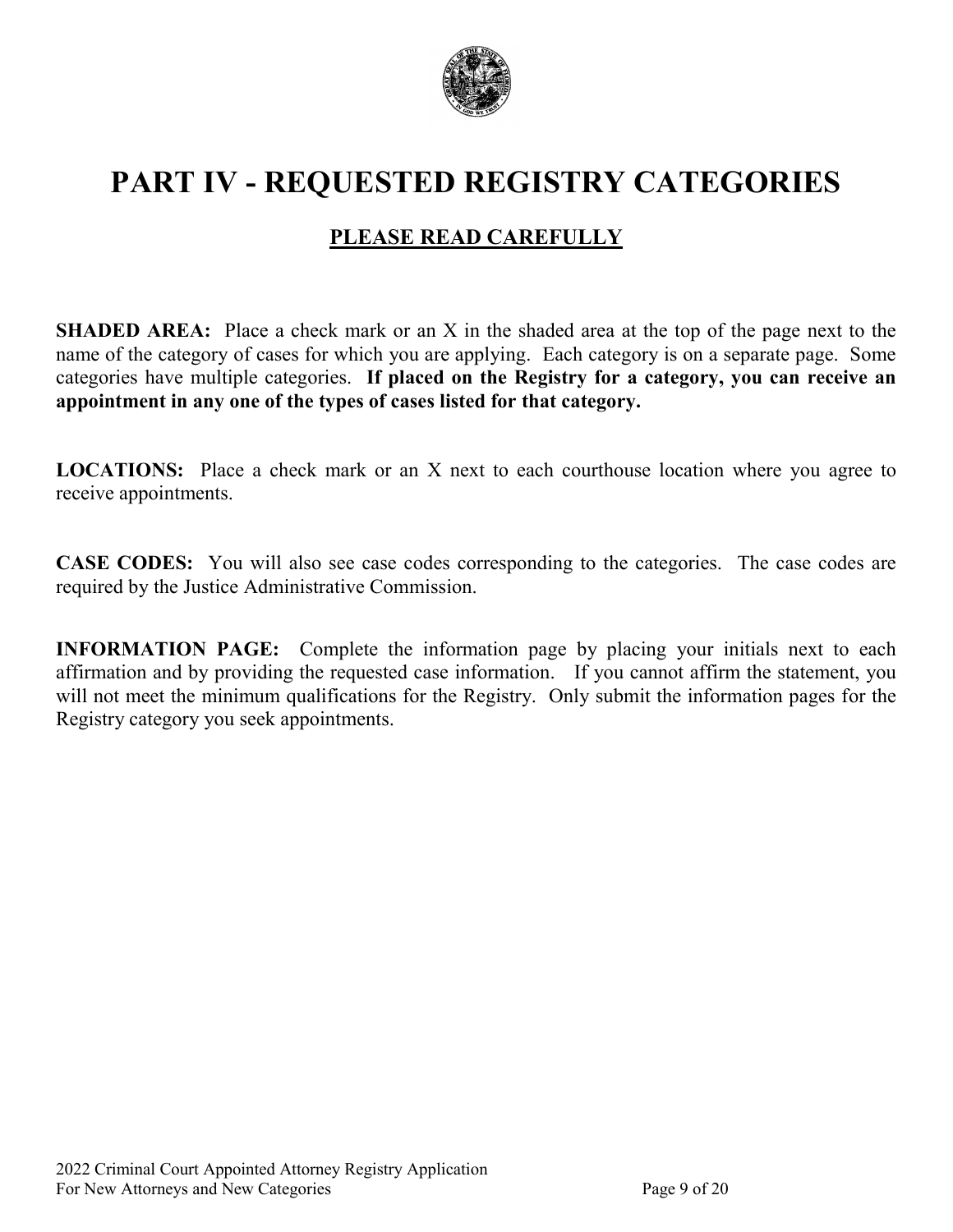

## **CAPITAL/ DEATH PENALTY (FIRST CHAIR)**

| <b>CATEGORY</b>                                                                                                                                                                                                                                                                                                                                                                                                                                                                                        | <b>CASE CODE</b>                                                 |  |
|--------------------------------------------------------------------------------------------------------------------------------------------------------------------------------------------------------------------------------------------------------------------------------------------------------------------------------------------------------------------------------------------------------------------------------------------------------------------------------------------------------|------------------------------------------------------------------|--|
| 1 <sup>st</sup> Degree Murder (Lead Counsel)                                                                                                                                                                                                                                                                                                                                                                                                                                                           | 869                                                              |  |
| <b>SUPPORTING QUESTIONS</b>                                                                                                                                                                                                                                                                                                                                                                                                                                                                            | <b>PLACE INITIALS</b><br><b>AFFIRMING TO</b><br><b>STATEMENT</b> |  |
| I am currently a member in good standing of The Florida Bar                                                                                                                                                                                                                                                                                                                                                                                                                                            |                                                                  |  |
| My principal office is located in Palm Beach County                                                                                                                                                                                                                                                                                                                                                                                                                                                    |                                                                  |  |
| More than 50% of my practice is criminal defense                                                                                                                                                                                                                                                                                                                                                                                                                                                       |                                                                  |  |
| I have been a member of the Florida Bar for 9 years or more                                                                                                                                                                                                                                                                                                                                                                                                                                            |                                                                  |  |
| I have completed at least 10 hours of criminal law CLE within the 12 months<br>preceding the date of the application AND I have completed at least 12 hours of<br>CLE within the 24 months preceding the date of this application devoted<br>specifically to the defense of capital cases (provide printout)<br>I am an experienced and active trial practitioner with at least nine years of<br>litigation experience in the field of criminal law.                                                   |                                                                  |  |
| I have tried at least 15 criminal cases<br>all were tried to completion,<br>$\bullet$<br>at least 10 were felony cases,<br>$\bullet$<br>at least 8 were first degree felonies,<br>at least 2 were capital cases where the death penalty was sought:<br>at least 7 of the cases were tried in the past 5 years.<br>Attach list of cases, or supporting documentation, with the following<br>information:<br>case name, case number, verdict, name of judge, name of co-counsel<br>and role counsel held |                                                                  |  |
| On a separate sheet of paper I have set forth a description of my familiarity<br>with and experience in the use of expert witnesses and evidence including, but<br>not limited to, psychiatric and forensic evidence.                                                                                                                                                                                                                                                                                  |                                                                  |  |
| On a separate sheet of paper I have set forth the most recent capital case I have<br>tried in the 15th Judicial Circuit, the name of the presiding judge, and an<br>explanation of how my representation exemplified the quality of representation<br>appropriate to capital cases including, but not limited to, the investigation and<br>presentation of evidence in mitigation of the death penalty.                                                                                                |                                                                  |  |
| I agree to accept appointments and make appearances at the following courthouse<br>locations (failure to check off locations will default to all locations):<br><b>West Palm Beach</b><br><b>Delray Beach</b><br><b>Belle Glade</b><br><b>Palm Beach Gardens</b>                                                                                                                                                                                                                                       |                                                                  |  |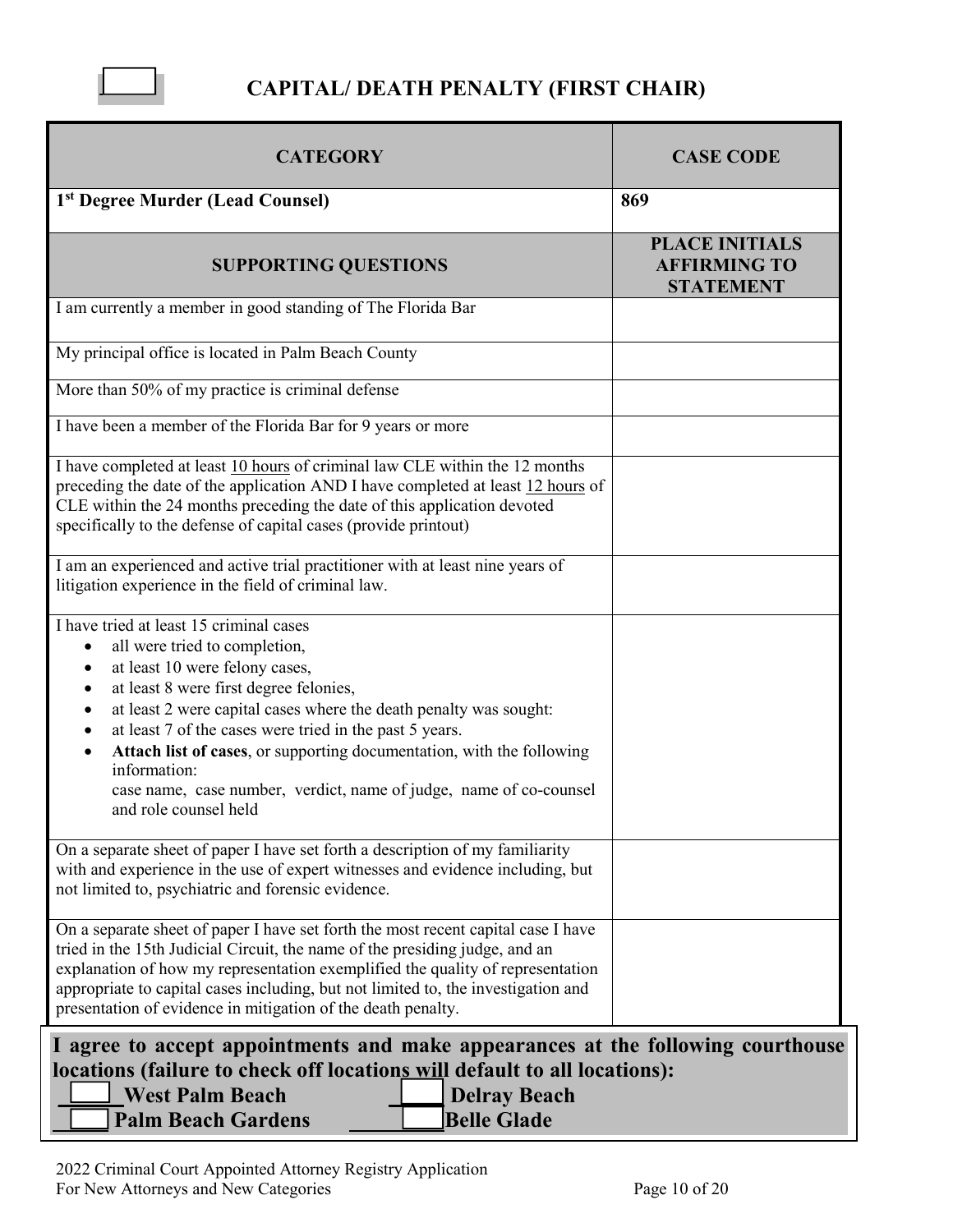

## **CAPITAL - DEATH PENALTY (SECOND CHAIR)**

| 882                                                                           |
|-------------------------------------------------------------------------------|
|                                                                               |
| <b>PLACE INITIALS</b><br><b>AFFIRMING TO</b><br><b>STATEMENT</b>              |
|                                                                               |
|                                                                               |
|                                                                               |
|                                                                               |
|                                                                               |
|                                                                               |
|                                                                               |
|                                                                               |
|                                                                               |
| agree to accept appointments and make appearances at the following courthouse |
|                                                                               |

**locations (failure to check off locations will default to all locations):**

**West Palm Beach Delray Beach Palm Beach Gardens Belle Glade**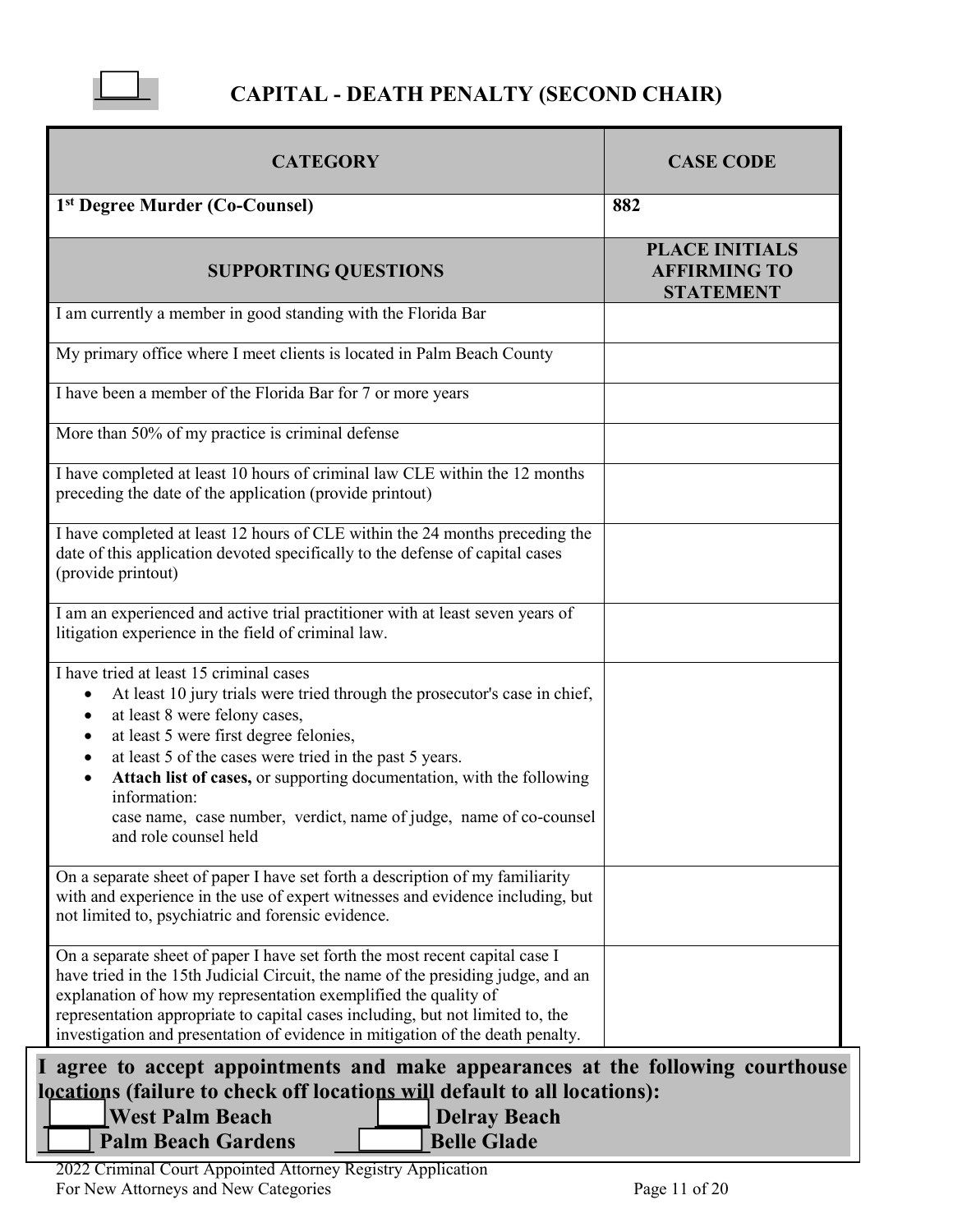

# **ADULT 1ST DEGREE & LIFE FELONIES**

| <b>INCLUDES THE FOLLOWING CATEGORIES</b>                                                                                                                                                                                                                                                                                                                                                                                                              | <b>CASE CODE</b>                                                 |
|-------------------------------------------------------------------------------------------------------------------------------------------------------------------------------------------------------------------------------------------------------------------------------------------------------------------------------------------------------------------------------------------------------------------------------------------------------|------------------------------------------------------------------|
| Felony - Life                                                                                                                                                                                                                                                                                                                                                                                                                                         | 871                                                              |
| <b>Felony-Life-RICO</b>                                                                                                                                                                                                                                                                                                                                                                                                                               | 923                                                              |
| <b>Felony-Punishable by Life</b>                                                                                                                                                                                                                                                                                                                                                                                                                      | 898                                                              |
| <b>Felony-Punishable by Life-RICO</b>                                                                                                                                                                                                                                                                                                                                                                                                                 | 922                                                              |
| <b>Felony-1st Degree</b>                                                                                                                                                                                                                                                                                                                                                                                                                              | 854                                                              |
| Felony- 1 <sup>st</sup> Degree-RICO                                                                                                                                                                                                                                                                                                                                                                                                                   | 921                                                              |
| <b>Capital Sexual Battery</b>                                                                                                                                                                                                                                                                                                                                                                                                                         | 874                                                              |
| <b>Capital (Non-Death Other than Capital Sexual Battery)</b>                                                                                                                                                                                                                                                                                                                                                                                          | 838                                                              |
| <b>SUPPORTING QUESTIONS</b>                                                                                                                                                                                                                                                                                                                                                                                                                           | <b>PLACE INITIALS</b><br><b>AFFIRMING TO</b><br><b>STATEMENT</b> |
| I am currently a member in good standing with the Florida Bar                                                                                                                                                                                                                                                                                                                                                                                         |                                                                  |
| My primary office where I meet clients is located in Palm Beach County                                                                                                                                                                                                                                                                                                                                                                                |                                                                  |
| I have been a member of the Florida Bar for 5 or more years                                                                                                                                                                                                                                                                                                                                                                                           |                                                                  |
| More than 50% of my practice is criminal defense                                                                                                                                                                                                                                                                                                                                                                                                      |                                                                  |
| I have completed at least 10 hours of criminal law CLE within the 12 months<br>preceding the date of the application (provide printout)                                                                                                                                                                                                                                                                                                               |                                                                  |
| I have completed at least 12 hours of CLE within the 24 months preceding the<br>date of this application devoted specifically to the defense of capital cases<br>(provide printout)                                                                                                                                                                                                                                                                   |                                                                  |
| I am an experienced and active trial practitioner with at least five years of<br>litigation experience in the field of criminal law.                                                                                                                                                                                                                                                                                                                  |                                                                  |
| I have tried at least 15 criminal cases<br>At least 10 jury trials were tried through the prosecutor's case in chief,<br>at least 8 were felony cases,<br>٠<br>at least 5 were first degree felonies,<br>at least 5 of the cases were tried in the past 5 years.<br>Attach list of cases, or supporting documentation, with the following<br>information: case name, case number, verdict, name of judge, name of<br>co-counsel and role counsel held |                                                                  |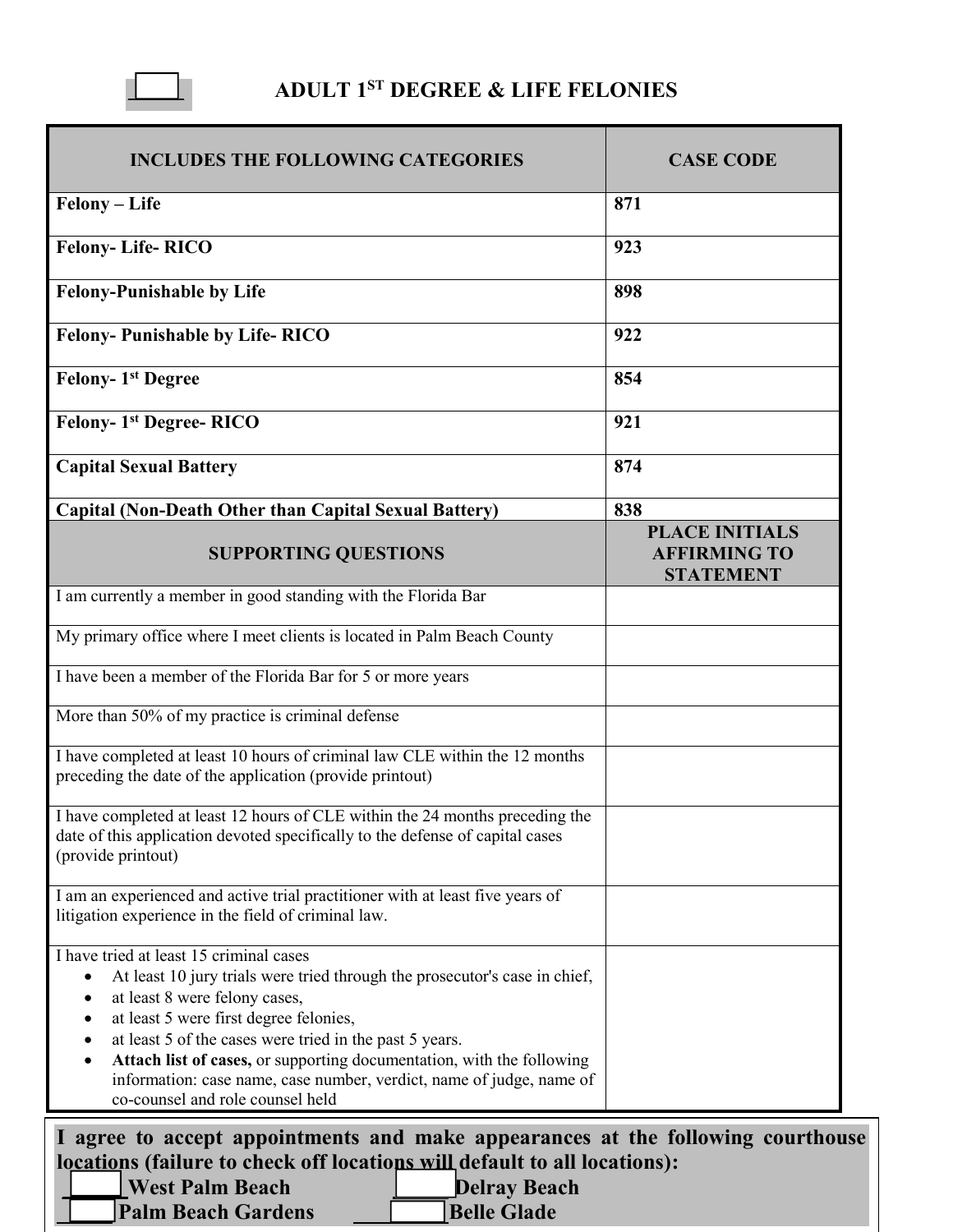

## **ADULT 2ND & 3RD DEGREE FELONIES**

| <b>INCLUDES THE FOLLOWING CATEGORIES</b>                                                                                                                                                                                                                                                                                                                                         | <b>CASE CODE</b>                                                 |  |
|----------------------------------------------------------------------------------------------------------------------------------------------------------------------------------------------------------------------------------------------------------------------------------------------------------------------------------------------------------------------------------|------------------------------------------------------------------|--|
| Felony- 2 <sup>nd</sup> Degree                                                                                                                                                                                                                                                                                                                                                   | 861                                                              |  |
| Felony- 3rd Degree                                                                                                                                                                                                                                                                                                                                                               | 841                                                              |  |
| <b>Violation of Probation-Felony (includes VOCC)</b>                                                                                                                                                                                                                                                                                                                             | 844                                                              |  |
| <b>SUPPORTING QUESTIONS</b>                                                                                                                                                                                                                                                                                                                                                      | <b>PLACE INITIALS</b><br><b>AFFIRMING TO</b><br><b>STATEMENT</b> |  |
| I am currently a member in good standing with the Florida Bar                                                                                                                                                                                                                                                                                                                    |                                                                  |  |
| My primary office where I meet clients is located in Palm Beach County                                                                                                                                                                                                                                                                                                           |                                                                  |  |
| I have been a member of the Florida Bar for 3 or more years                                                                                                                                                                                                                                                                                                                      |                                                                  |  |
| More than 50% of my practice is criminal defense                                                                                                                                                                                                                                                                                                                                 |                                                                  |  |
| I have completed at least 10 hours of criminal law CLE within the 12 months<br>preceding the date of the application (provide printout)                                                                                                                                                                                                                                          |                                                                  |  |
| I am an experienced and active trial practitioner with at least 3 years of<br>litigation experience in the field of criminal law.                                                                                                                                                                                                                                                |                                                                  |  |
| I have tried<br>at least three state or federal jury or non-jury trials<br>two of which were misdemeanor or felony cases<br>at least one of the cases were tried within the past 5 years<br>Attach list of cases, or supporting documentation, with the following<br>information:<br>case name, case number, verdict, name of judge, name of co-counsel<br>and role counsel held |                                                                  |  |

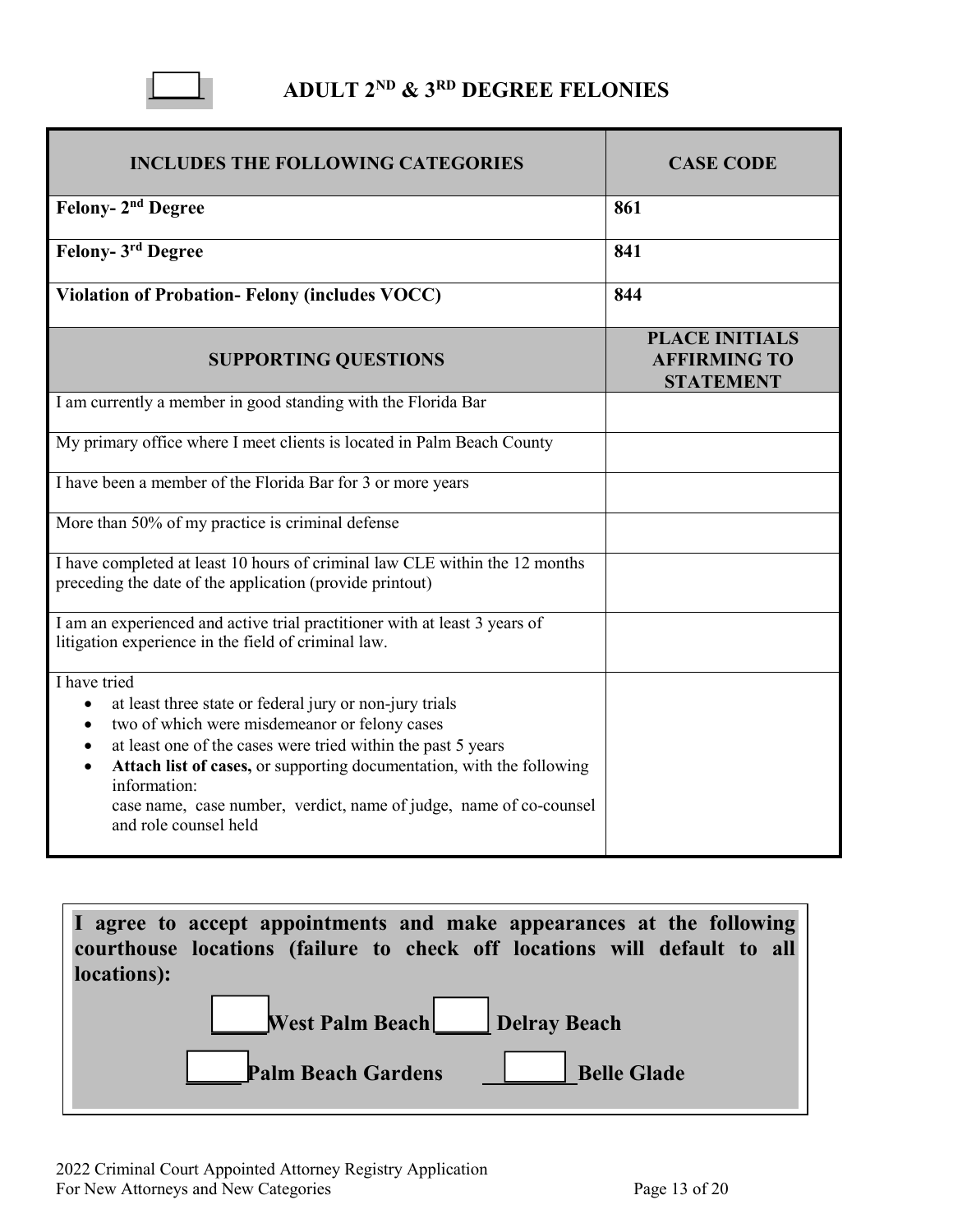### **ADULT MISDEMEANORS**

 $\Box$ 

| <b>INCLUDES THE FOLLOWING CATEGORIES</b>                                                                                                                                                                                                                                                                                                                                                      | <b>CASE CODE</b>                                                 |
|-----------------------------------------------------------------------------------------------------------------------------------------------------------------------------------------------------------------------------------------------------------------------------------------------------------------------------------------------------------------------------------------------|------------------------------------------------------------------|
| <b>Misdemeanor</b>                                                                                                                                                                                                                                                                                                                                                                            | 836                                                              |
| <b>Criminal Traffic</b>                                                                                                                                                                                                                                                                                                                                                                       | 877                                                              |
| Violation of Probation - Misdemeanor (includes VOCC)                                                                                                                                                                                                                                                                                                                                          | 843                                                              |
| Violation of Probation – Misdemeanor (includes VOCC) (CT)                                                                                                                                                                                                                                                                                                                                     | 916                                                              |
| <b>SUPPORTING QUESTIONS</b>                                                                                                                                                                                                                                                                                                                                                                   | <b>PLACE INITIALS</b><br><b>AFFIRMING TO</b><br><b>STATEMENT</b> |
| I am currently a member in good standing with the Florida Bar                                                                                                                                                                                                                                                                                                                                 |                                                                  |
| I have an office in Palm Beach County where I meet clients                                                                                                                                                                                                                                                                                                                                    |                                                                  |
| I have been a member of the Florida Bar for at least 1 year.                                                                                                                                                                                                                                                                                                                                  |                                                                  |
| I have completed at least 10 hours of criminal law CLE within the 12 months<br>preceding the date of this application. (provide printout)                                                                                                                                                                                                                                                     |                                                                  |
| I have tried<br>at least three state or federal jury or non-jury trials<br>two of which were misdemeanor or felony cases<br>$\bullet$<br>at least one of the cases were tried within the past 5 years<br>Attach list of cases, or supporting documentation, with the following<br>information:<br>case name, case number, verdict, name of judge, name of co-counsel<br>and role counsel held |                                                                  |

| I agree to accept appointments and make appearances at the following<br>courthouse locations (failure to check off locations will default to all locations): |
|--------------------------------------------------------------------------------------------------------------------------------------------------------------|
| West Palm Beach Delray Beach                                                                                                                                 |
| Palm Beach Gardens Belle Glade                                                                                                                               |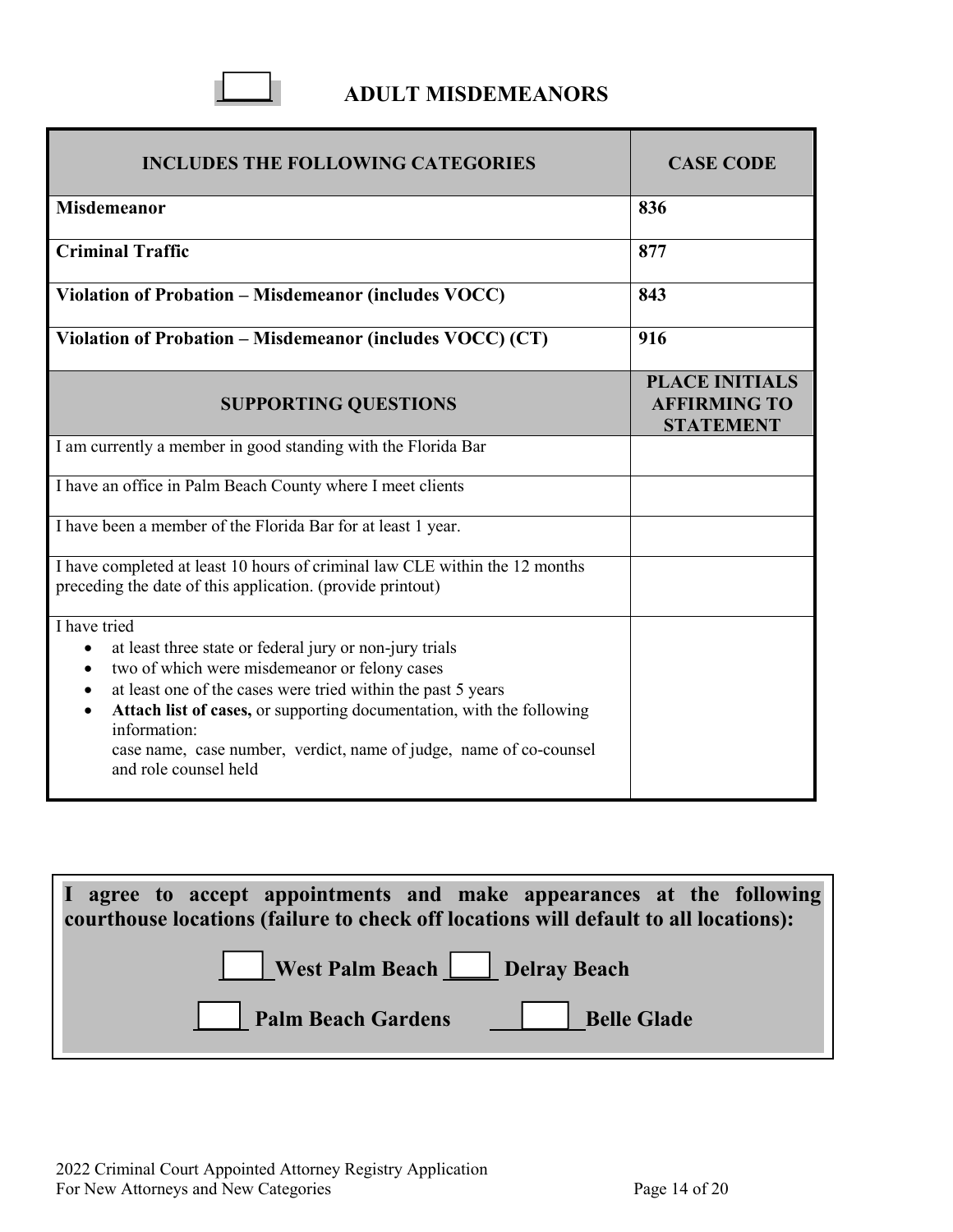# **ADULT OTHER CRIMINAL (Contempt Proceedings/Extraditions)**

 $\Box$ 

| <b>INCLUDES THE FOLLOWING CATEGORIES</b>                                                                                                                                                                                                                 | <b>CASE CODE</b>                                                 |
|----------------------------------------------------------------------------------------------------------------------------------------------------------------------------------------------------------------------------------------------------------|------------------------------------------------------------------|
| <b>Contempt Proceedings</b>                                                                                                                                                                                                                              | 863                                                              |
| <b>Extradition</b>                                                                                                                                                                                                                                       | 883                                                              |
| <b>SUPPORTING QUESTIONS</b>                                                                                                                                                                                                                              | <b>PLACE INITIALS</b><br><b>AFFIRMING TO</b><br><b>STATEMENT</b> |
| I am currently a member in good standing with the Florida Bar                                                                                                                                                                                            |                                                                  |
| My primary office where I meet clients is located in Palm Beach County                                                                                                                                                                                   |                                                                  |
| I have been a member of the Florida Bar for more than 5 years                                                                                                                                                                                            |                                                                  |
| More than 50% of $\overline{my}$ practice is criminal defense                                                                                                                                                                                            |                                                                  |
| I have completed at least 10 hours of criminal law CLE within the 12 months<br>preceding the date of the application (provide printout)                                                                                                                  |                                                                  |
| I am an experienced and active trial practitioner with at least five years of<br>litigation experience in the field of criminal law.                                                                                                                     |                                                                  |
| I have handled at least 5 extradition proceedings and 5 contempt hearings<br>Attach list of cases, or supporting documentation, with the following<br>information:<br>case name, case number, name of judge, name of co-counsel and role<br>counsel held |                                                                  |

| I agree to accept appointments and make appearances at the following<br>courthouse locations (failure to check off locations will default to all locations): |
|--------------------------------------------------------------------------------------------------------------------------------------------------------------|
| West Palm Beach Delray Beach                                                                                                                                 |
| Palm Beach Gardens Relle Glade                                                                                                                               |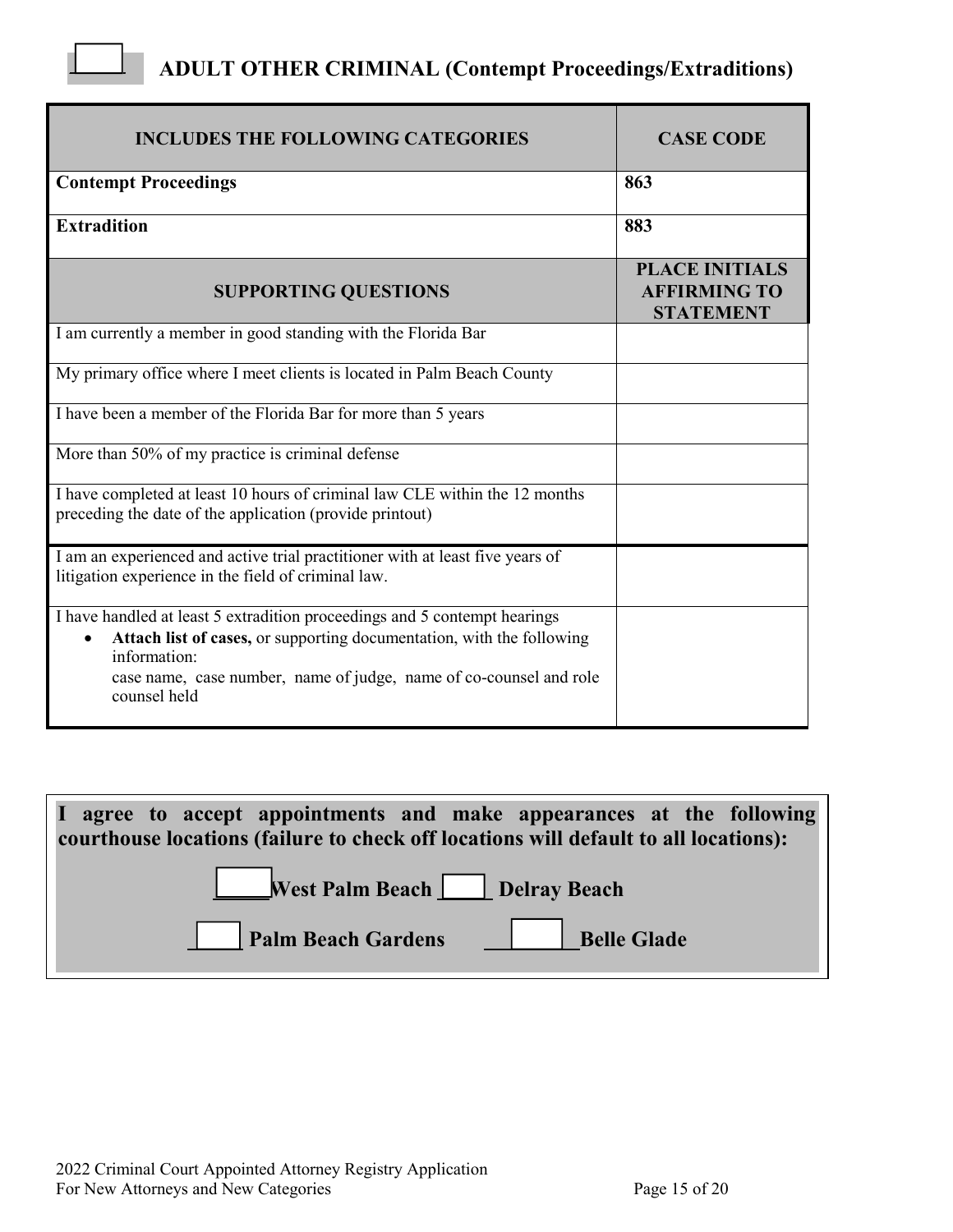

# **SEXUAL VIOLENT PREDATOR (JIMMY RYCE)**

| <b>INCLUDES THE FOLLOWING CATEGORIES</b>                                                                                                                                                                                                                                    | <b>CASE CODE</b>                                                 |  |  |
|-----------------------------------------------------------------------------------------------------------------------------------------------------------------------------------------------------------------------------------------------------------------------------|------------------------------------------------------------------|--|--|
| <b>Sexual Violent Predator</b>                                                                                                                                                                                                                                              | 845                                                              |  |  |
| <b>Sexual Violent Predator Appeals</b>                                                                                                                                                                                                                                      | 870                                                              |  |  |
| <b>SUPPORTING QUESTIONS</b>                                                                                                                                                                                                                                                 | <b>PLACE INITIALS</b><br><b>AFFIRMING TO</b><br><b>STATEMENT</b> |  |  |
| I am a member in good standing with the Florida Bar                                                                                                                                                                                                                         |                                                                  |  |  |
| My primary office where I meet clients is located in Palm Beach County. If<br>not, state location.                                                                                                                                                                          |                                                                  |  |  |
| I have been a member of the Florida Bar for at least 5 years.                                                                                                                                                                                                               |                                                                  |  |  |
| I have completed at least 10 hours of CLE devoted to Criminal Law and at<br>least 2 hours of CLE devoted to Jimmy Ryce or sexual violent predators<br>within the 18 months preceding the date of this application. (provide printout)                                       |                                                                  |  |  |
| I have handled at least 3 Jimmy Ryce trials or appeals within the last 7 years.<br>Attach list of cases, or supporting documentation with the following<br>information:<br>Case Name, case number, date of trial or appeal, name of co-counsel, and<br>role counsel played. |                                                                  |  |  |
|                                                                                                                                                                                                                                                                             |                                                                  |  |  |
| I agree to accept appointments and make appearances at the following courthouse<br>locations (failure to check off locations will default to all locations):<br><b>West Palm Beach</b><br><b>Delray Beach</b>                                                               |                                                                  |  |  |
| <b>Belle Glade</b><br><b>Palm Beach Gardens</b>                                                                                                                                                                                                                             |                                                                  |  |  |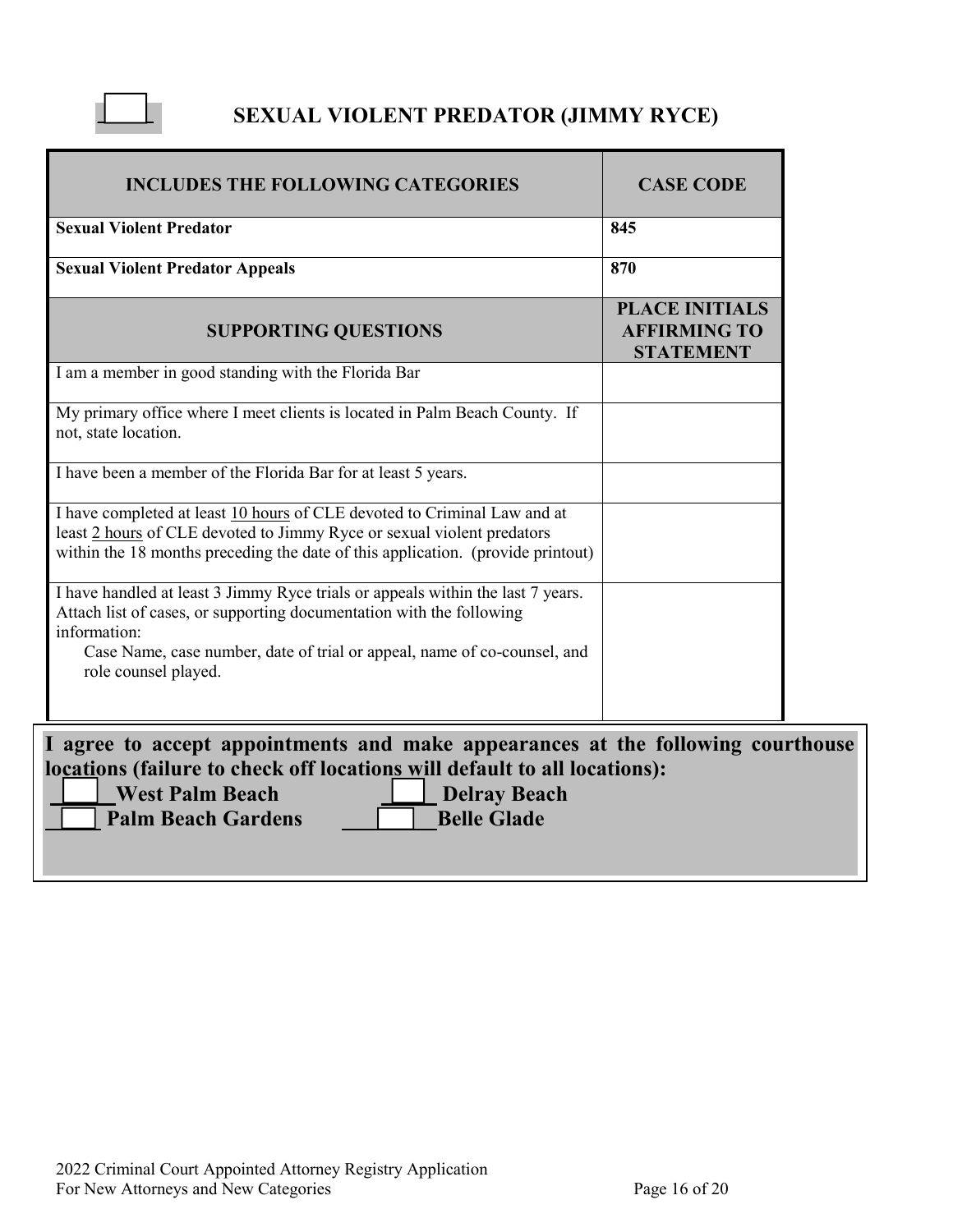# **CAPITAL APPEALS**

 $\overline{\phantom{a}}$ 

| <b>CATEGORY</b>                                                                                                                                                                                                                                                                                                                                                                                                                                                                                           | <b>CASE CODE</b>                                                 |
|-----------------------------------------------------------------------------------------------------------------------------------------------------------------------------------------------------------------------------------------------------------------------------------------------------------------------------------------------------------------------------------------------------------------------------------------------------------------------------------------------------------|------------------------------------------------------------------|
| <b>Capital Appeals</b>                                                                                                                                                                                                                                                                                                                                                                                                                                                                                    | 857                                                              |
| <b>SUPPORTING QUESTIONS</b>                                                                                                                                                                                                                                                                                                                                                                                                                                                                               | <b>PLACE INITIALS</b><br><b>AFFIRMING TO</b><br><b>STATEMENT</b> |
| I am currently a member in good standing with The Florida Bar                                                                                                                                                                                                                                                                                                                                                                                                                                             |                                                                  |
| I have been a member of the Florida Bar for at least 6 year.                                                                                                                                                                                                                                                                                                                                                                                                                                              |                                                                  |
| I am an active trial or appellate practitioner with at least 5 years of experience<br>in the field of criminal law.                                                                                                                                                                                                                                                                                                                                                                                       |                                                                  |
| I have prior experience<br>in the appeal of at least one case where a sentence of death was<br>imposed,<br>as lead counsel in the appeal of no fewer than three felony<br>convictions, at least one of which was an appeal from a murder<br>conviction and two of which had briefs filed within the past 5 years<br>Attach list of cases, or supporting documentation, with the following<br>information:<br>case name, case number, verdict, name of judge, name of co-<br>counsel and role counsel held |                                                                  |
| ** $OR$ **<br>I have prior experience<br>as lead counsel in the appeal of no fewer than six felony convictions,<br>at least two of which were appeals of murder convictions and two of<br>which has briefs filed within the past 5 years.<br>Attach list of cases, or supporting documentation, with the following<br>information:<br>case name, case number, verdict, name of judge, name of co-<br>counsel and role counsel held                                                                        |                                                                  |
| I have completed at least 10 hours of CLE devoted specifically to<br>appellate criminal law within the 12 months preceding the date of this<br>application $\&$ at least $12$ hours of CLE devoted specifically to the<br>defense of capital cases within the 18 months preceding the date of<br>this application (provide printout)                                                                                                                                                                      |                                                                  |
| On a separate sheet of paper I have set forth my experience as an<br>advocate in the appellate courts of Florida showing knowledge of<br>practice and procedure of appellate courts and how I have the<br>necessary proficiency to provide representation in capital cases.                                                                                                                                                                                                                               |                                                                  |

 $\overline{\Box}$  Delm Peach Condens  $\overline{\Box}$  Delle **For New Attorney Attorney Attorney Palm Beach Gardens Belle Glade Belle Glade un Deach Della Della Della Beach**<br>ch Gardens **Della Delle Glade**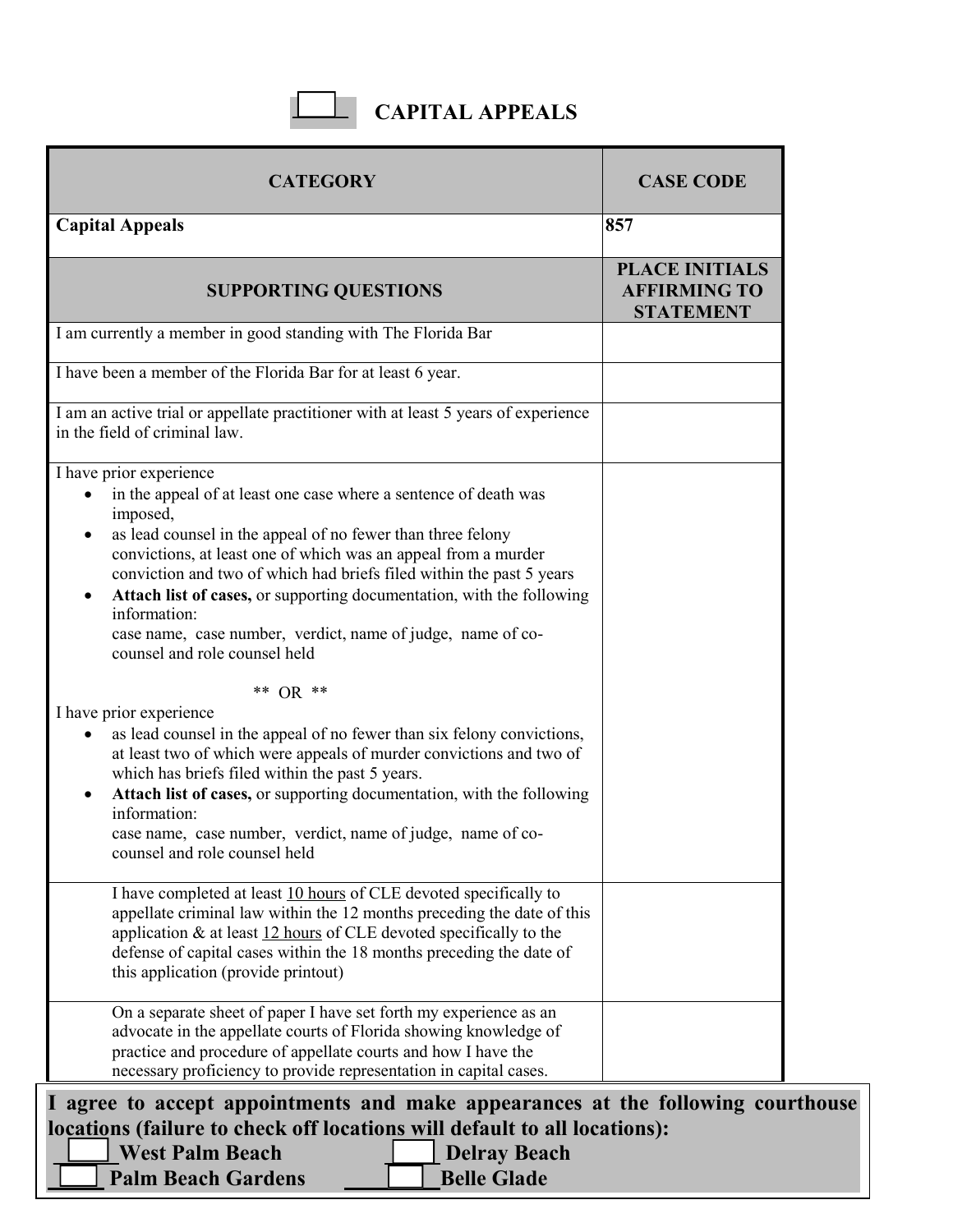

## **CERTIFIED AS COMPLEX APPEALS UNDER CHAPTER 394**

| <b>CATEGORY</b>                                                                                                                                                                                                                                                                                                                                                                                                                                                                                                               | <b>CASE CODE</b>                                                 |
|-------------------------------------------------------------------------------------------------------------------------------------------------------------------------------------------------------------------------------------------------------------------------------------------------------------------------------------------------------------------------------------------------------------------------------------------------------------------------------------------------------------------------------|------------------------------------------------------------------|
| <b>Capital Appeals</b>                                                                                                                                                                                                                                                                                                                                                                                                                                                                                                        | 842                                                              |
| <b>SUPPORTING QUESTIONS</b>                                                                                                                                                                                                                                                                                                                                                                                                                                                                                                   | <b>PLACE INITIALS</b><br><b>AFFIRMING TO</b><br><b>STATEMENT</b> |
| I am currently a member in good standing with The Florida Bar                                                                                                                                                                                                                                                                                                                                                                                                                                                                 |                                                                  |
| My principal office is located in Palm Beach County, Florida (if not, state<br>location)                                                                                                                                                                                                                                                                                                                                                                                                                                      |                                                                  |
| I have been a member of the Florida Bar for at least five years                                                                                                                                                                                                                                                                                                                                                                                                                                                               |                                                                  |
| At least 50 percent of my practice is appellate work.                                                                                                                                                                                                                                                                                                                                                                                                                                                                         |                                                                  |
| I have completed at least 10 hours of CLE devoted to Criminal law and 10<br>hours of CLE devoted to appellate law within the 12 months preceding the<br>date of this application. (provide printout)                                                                                                                                                                                                                                                                                                                          |                                                                  |
| I have completed at least five criminal appeals<br>at least three of which were second degree felony appeals or higher<br>$\bullet$<br>Briefs were filed in at least two criminal appeals within the past 5<br>$\bullet$<br>years.<br>Attach list of cases, or supporting documentation with the following<br>$\bullet$<br>information:<br>Case name, date of trial or appeal, applicable citation of opinion,<br>name of opposing counsel, name of judge/judges, name of any co-<br>counsel and the role that counsel played |                                                                  |
| I agree to accept appointments and make appearances at the following courthouse                                                                                                                                                                                                                                                                                                                                                                                                                                               |                                                                  |

**locations (failure to check off locations will default to all locations):**

| <b>West Palm Beach</b>    | Delray Beach       |
|---------------------------|--------------------|
| <b>Palm Beach Gardens</b> | <b>Belle Glade</b> |
|                           |                    |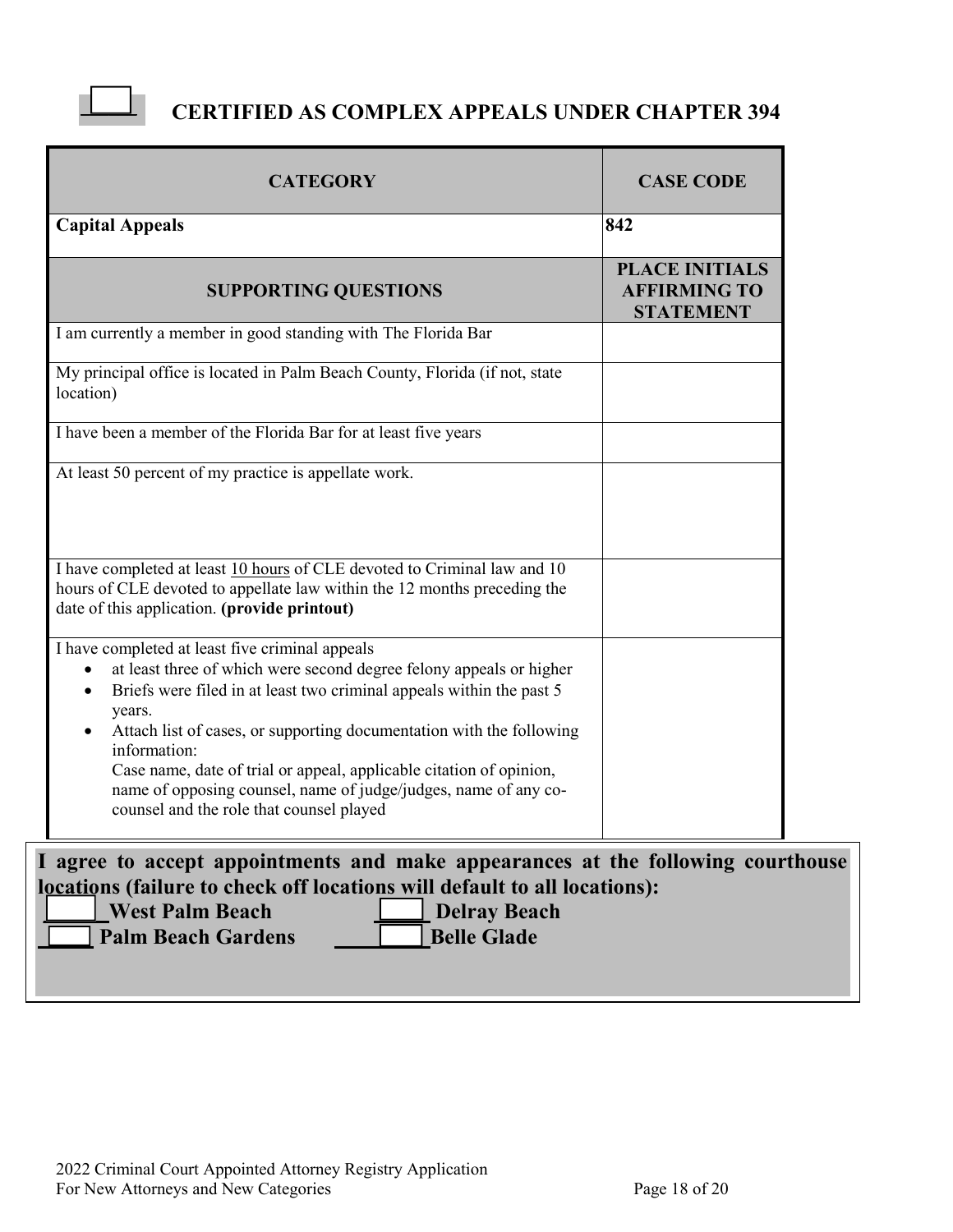## **NON-CAPITAL APPEALS EXCEPT THOSE CERTIFIED BY TRIAL COUNSEL AS BEING COMPLEX**

| <b>CATEGORY</b>                                                                                                                                                                                                                                                                                                                                                                                                                                                                                                                     | <b>CASE CODE</b>                                                 |
|-------------------------------------------------------------------------------------------------------------------------------------------------------------------------------------------------------------------------------------------------------------------------------------------------------------------------------------------------------------------------------------------------------------------------------------------------------------------------------------------------------------------------------------|------------------------------------------------------------------|
| <b>Non-Capital Appeals</b>                                                                                                                                                                                                                                                                                                                                                                                                                                                                                                          | 842                                                              |
| <b>SUPPORTING QUESTIONS</b>                                                                                                                                                                                                                                                                                                                                                                                                                                                                                                         | <b>PLACE INITIALS</b><br><b>AFFIRMING TO</b><br><b>STATEMENT</b> |
| I am a member in good standing with the Florida Bar.                                                                                                                                                                                                                                                                                                                                                                                                                                                                                |                                                                  |
| My principal office is located in Palm Beach County, Florida (if not, state<br>location).                                                                                                                                                                                                                                                                                                                                                                                                                                           |                                                                  |
| I have been a member of the Florida Bar for at least three years.                                                                                                                                                                                                                                                                                                                                                                                                                                                                   |                                                                  |
| At least 50 percent of my practice is appellate work.                                                                                                                                                                                                                                                                                                                                                                                                                                                                               |                                                                  |
| I have completed at least 10 hours of CLE devoted to Criminal law and 10<br>hours of CLE devoted to appellate law within the 18 months preceding the<br>date of this application. (provide printout)                                                                                                                                                                                                                                                                                                                                |                                                                  |
| I have completed at least five criminal appeals, or 10 criminal trials<br>at least five of which were felonies and three criminal appeals<br>$\bullet$<br>Briefs were filed in at least two criminal appeals within the past 5<br>$\bullet$<br>years.<br>Attach list of cases, or supporting documentation with the following<br>information:<br>Case name, date of trial or appeal, applicable citation of opinion,<br>name of opposing counsel, name of judge/judges, name of any co-<br>counsel and the role that counsel played |                                                                  |

**I agree to accept appointments and make appearances at the following courthouse locations (failure to check off locations will default to all locations):**

**Palm Beach Gardens Belle Glade** 

 $\overline{\phantom{0}}$ 

**| West Palm Beach Delray Beach**